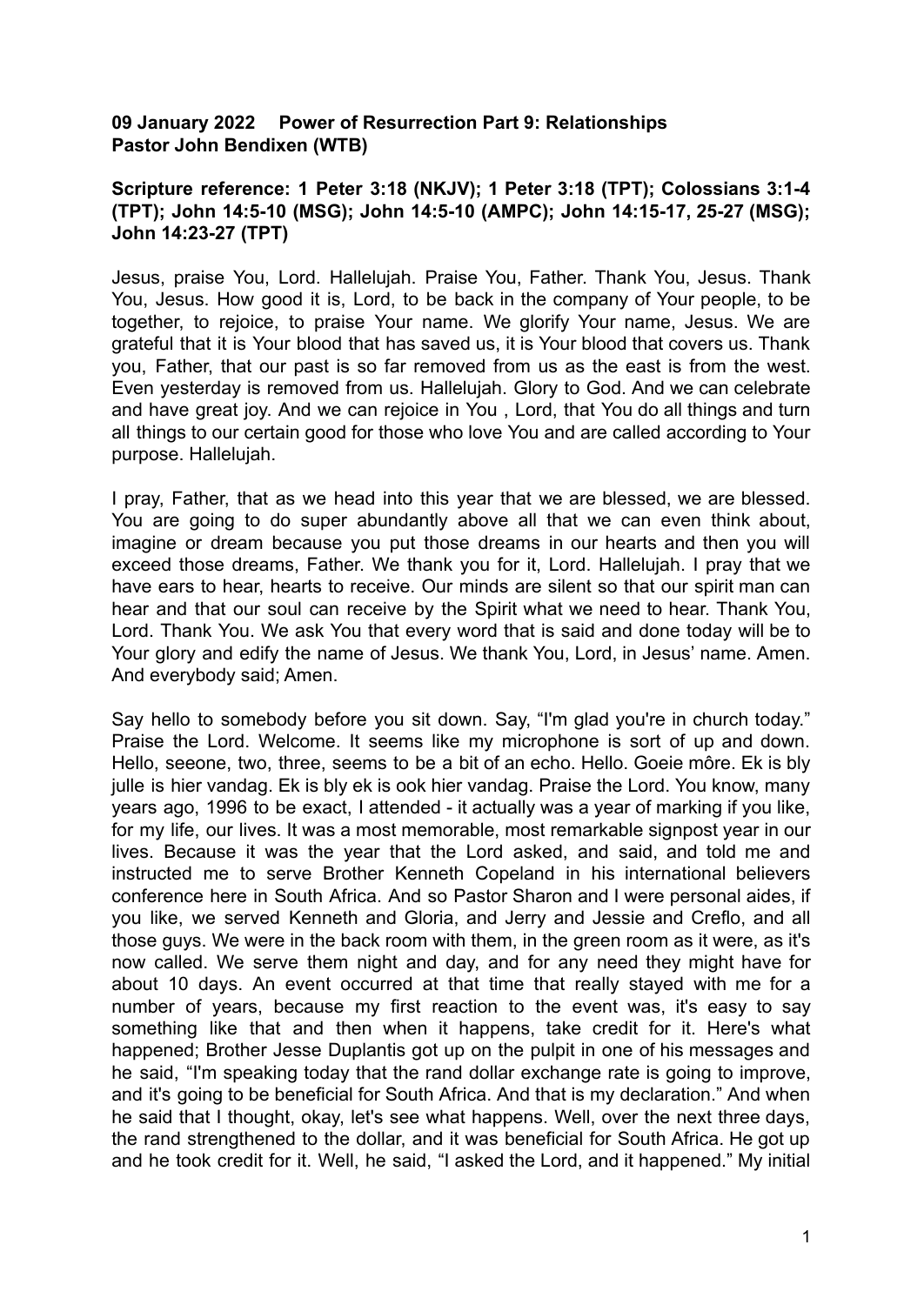instinct was, yeah right? One man asks, and the global economy moves. Convenient, hey? Come on now.

It stayed with me for many years because of my reaction and because of what he prayed. So then you go back to one of the last services I did at the end of last year and you will find that Jesus is standing at the Lazarus' grave, and He says to the Father, "I'm asking You, Father, not because You don't hear me, but so that they may know that You hear Me." So He didn't ask because of His relationship with the Father. He asked so that God could answer but only after they heard Him ask. So then, it wasn't a matter of the event only occurred because it was a coincidence after He asked. He was required by the Heavenly Father to ask before Lazarus could come out so that others could hear that it was indeed God the Father that raised Him from the dead. Right?

Over the years, I have begun to realise that sometimes God will ask you to do things. Not just because He is answering you, but because He requires someone to ask And not because you can take credit for it but because He requires someone to ask. All He needs is one person to ask in faith, and God can answer because someone asks in faith. Amen. How many people does it take for God to answer anything on the earth? Just one, right? If you are led by the Spirit of God to ask God for something and you ask, believing in your heart and not doubting, then He will answer that. If it is He that wants you to ask something, then He will give you the faith to ask it, and He will give you how to ask it.

So, at the end of last year, I made a decision that the Holy Spirit asked me to do, and I said, we are going to, we have an opportunity. I was led by the Holy Spirit. I said, "We have an opportunity. I don't know what the President is going to say about the future of lockdowns or not lockdowns." Because nothing was, a lot wasn't known about the Omicron virus. Right? And I said, "I don't know what he's going to say when he comes back from visiting Africa. But whatever happens, we have an opportunity to sow a seed into this nation's recovery for the destruction of the virus in this nation, for the recovery of the economy in this nation, and for things to become much better than they were before."

What's happened since we last left? Come on now, talk to me. The curfew was cancelled. Omicron has just about almost gone out of the country. The covid virus as in its entirety, is disappearing amongst our people. It's creating the basis for us through December, where they didn't have to go to more serious lockdowns, so there could be an economic investment by travellers coming from overseas. European countries decided to change their decision about allowing flights to come in and out of South Africa. America took a little bit longer to get to that point but they are there now. I would like to take a moment to say; thank you, Lord. Thank You, Lord. Whether we were the only people that asked You, if we were the only people that sowed a seed into You answering us, I'm okay with that. But I'm thankful that our country is in recovery. I'm thankful that our country is in restoration. I'm thankful that they've lifted up the meeting indoors to - what's it, 1000 people or 2000 people you're allowed to meet indoors now? And many, many events are coming back online, economy is beginning to revive itself. We asked. We asked. Hallelujah.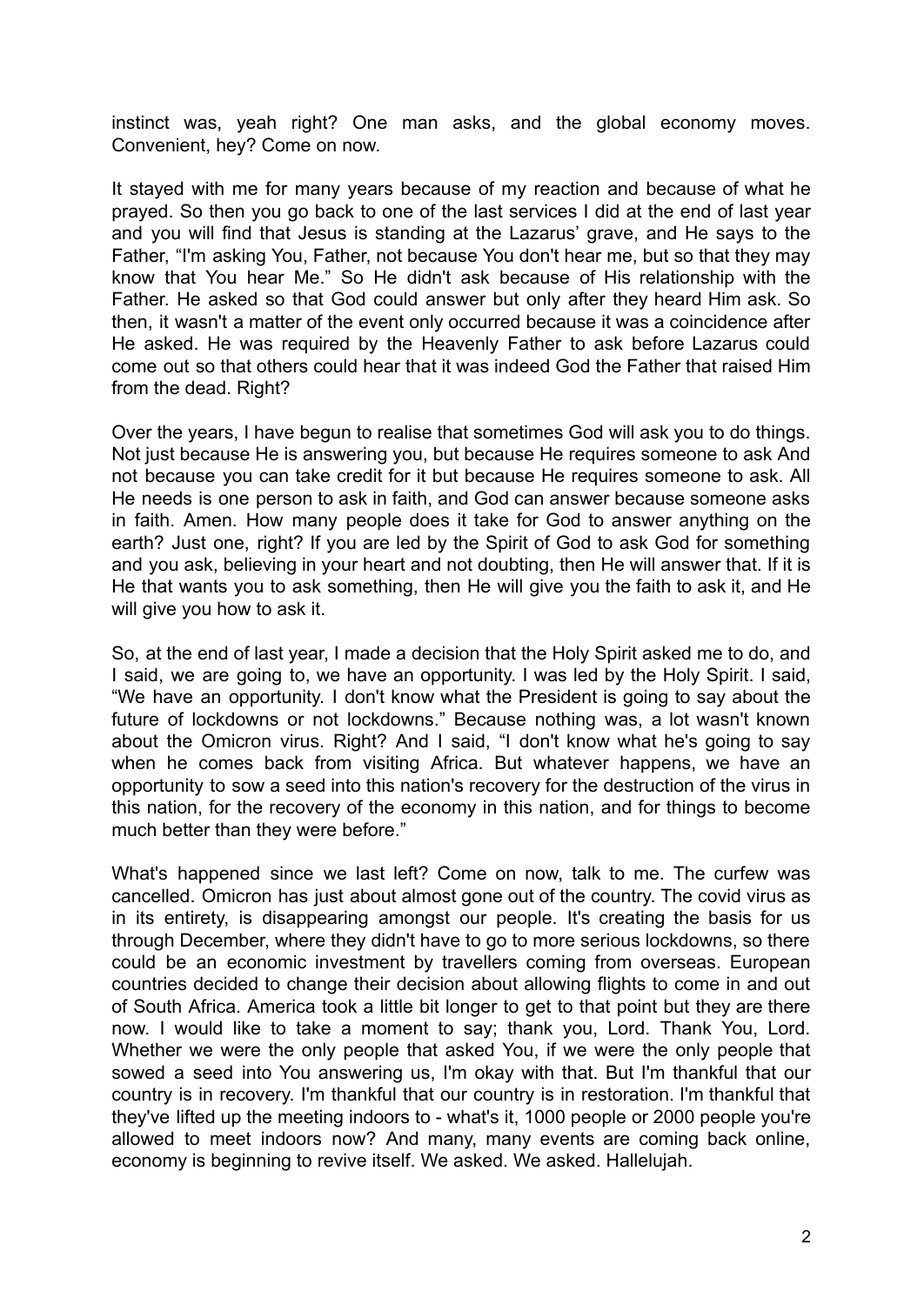I believe that the reason why, at least partly why our country is doing so much better, is because God put it on our hearts to sow a seed of this gathering, so that He could use this seed to answer. I'm sure there are many other people in the country that have prayed, many other people that have done many things. Christians that have spiritual recognition of the times and what God's doing and God would have heard them and inspired them too, to do what is necessary. But I know He asked us to do that.

Now part of the reason I'm starting with this example today is, if you are led by the Holy Spirit to ask for something He will answer, He will answer. He will provide, He will do something about it. He wouldn't have you ask something and put it in your heart to ask for something, if He was not going to answer it. Hallelujah. Praise the Lord. Well, it is possible, it is possible that God had other people, that He wanted other people to do the same thing. It is possible that instead of churches in South Africa taking the government to court that He wanted them to behave in this manner. I can't say. I will say this, that without much effort, things changed quite rapidly after God asked us to do something. Hallelujah. Glory to God.

I opened up with the story of Brother Jesse Duplantis because I understand in the intellectual mind, and in the emotion, in the soul realm where we live in the real world, the reality of the world, it would seem impossible that a few of us, one church could close down for three weeks and sow that as a seed to the recovery of a nation, and that would be enough for God. But it is enough. How many loaves and fishes does it take to feed 5000 people? And families? Well, as much as a bakery can produce and a fishery. Well, no, it just takes a small basket of a little boy's lunch in the hands of God to do it all.

We are in 2022 and we are in it not to survive. We are in it to thrive. We are not just in it to survive. We are in it to thrive. Come on, say that with me, "We're not just in it to survive. We're in it to thrive." Hallelujah. Glory to God. The Lord has put it in my spirit that we will go *Big and Bold version two in 22*. He's also put it in the heart of Brother Jerry to have a word for us that the open hand of God is extended towards us. And that means there's provision, there's favour, there's blessing and that is going to be accelerated in 22. It's not going to be decelerated. Amen. Glory to God. It's time for us as a church to believe that God is with us. God is with us. God is with us. God is with us. And so today I am asking you to be ready, to be someone who wants to change and wants to become part of something significant that God wants to do in 22. Hallelujah.

One of the things that the Lord has put on my heart very strongly is that the coronavirus pandemic, over the last two years, we're in our third year almost, has brought a great deal of destruction - economically. It's brought destruction to people's health. It's brought destruction in relationships and in people's emotional and mental conditions. One Peter chapter three verse 18, says, **<sup>18</sup>For Christ also suffered once for sins, the just for the unjust, that He might bring us to God, being put to death in the flesh but made alive by the Spirit (I Peter 3:18 NKJV).** So Jesus suffered once for sins. That means, there is no more sacrifice that can be made. He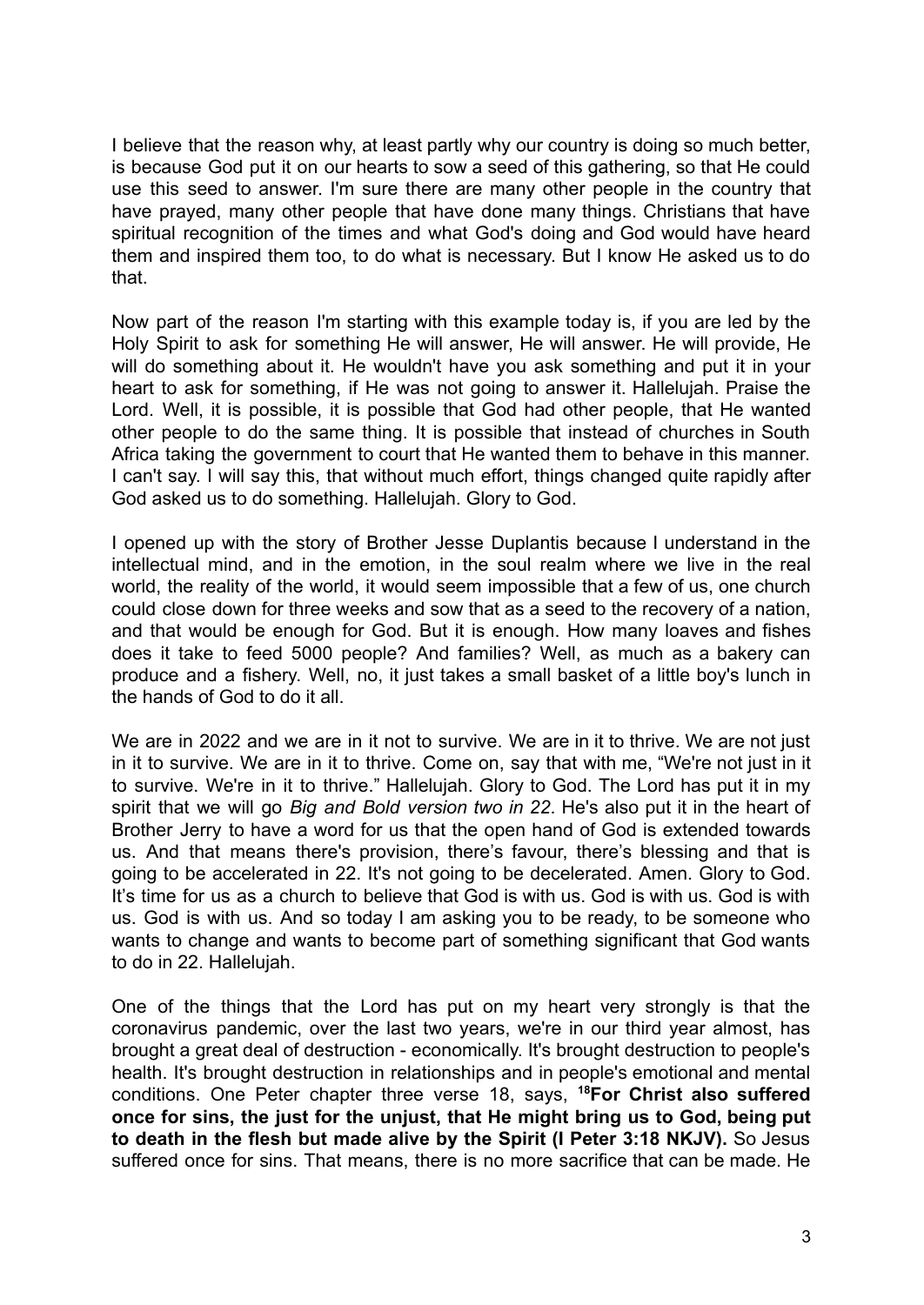suffered once, so that He could what? Bring us to God. He could bring us to God. Please, let's personalise that. He died, please say it with me, "He died to bring me to God." In other words, He suffered so there is no barrier between you and God. Nothing. His desire is for you to be with God, to be in God, that's His desire. The Passion Translation puts it this way, **<sup>18</sup>Christ suffered and died for sins once and for all - the innocent for the guilty - to bring you near to God by his body being put to death (1 Peter 3:18 TPT).** Every day that you breathe and live, it should be your singular focus, to draw near to God. Not to go to work, not to go to school. Not to focus on anything else, it should be your singular focus to draw near to God.

Next week I'll have a diagram for you that will give you a very visual context of how the Lord has given it to me, where God is the centre of your life, where the church fits into your life, and how all the activities of your life fit into the whole picture. But you're going to have to wait till next week for that because I've got to get through this first.

Our scripture we've been using over the time since I've been talking about the power of the resurrection or the resurrection power of Christ, is Colossians three verse one to four in The Passion Translation. **<sup>1</sup>Christ's resurrection is your resurrection too. This is why we are to yearn for all that is above, for that's where Christ sits enthroned at the place of all power, honour, and authority! <sup>2</sup>Yes, feast on all the treasures of the heavenly realm and fill your thoughts with heavenly realities, and not with the distractions of the natural realm. <sup>3</sup>Your crucifixion with Christ has severed the tie to this life, and now your true life is hidden away in God in Christ. <sup>4</sup>And as Christ himself is seen for who he really is, who you really are will also be revealed, for you are now one with him in his glory! (Colossians 3:1-4 TPT).** It is important for us to recognise that the resurrection of Christ, the power that raised Christ from the dead lives in you, so that you can be one with Him. The same power that raised Him from the dead is the same power that enables you to be one with Him.

This is a very difficult concept for us as humans, is 'oneness'. Because when you live with yourself, you are living in the oneness of yourself. You live with your emotion, you live with your intellect, you live with your spirit, the spirit where God is. You live with oneness in yourself. But for you to live in oneness with someone else, it's generally confined to unique, singular events, like physical intimacy with your husband or your wife. Like a moment of emotional connectedness or conversational intimacy, or an event where emotions and ideas are shared. Then you might have singular events where oneness is experienced. But to live in a continual state of oneness is for you to live continually in the state of God's awareness of your awareness of God in you; the Holy Spirit with you. Your mind struggles with the understanding of this concept of oneness; but your spirit yearns for the fullness of oneness.

The church is the place where oneness can be evident amongst the many. I don't want to spend too much time on this particular point here, but if you read in the book of Ephesians and in the book of Peter and different other books, when Jesus wants to make a point or when the Word of God wants to make a point about how the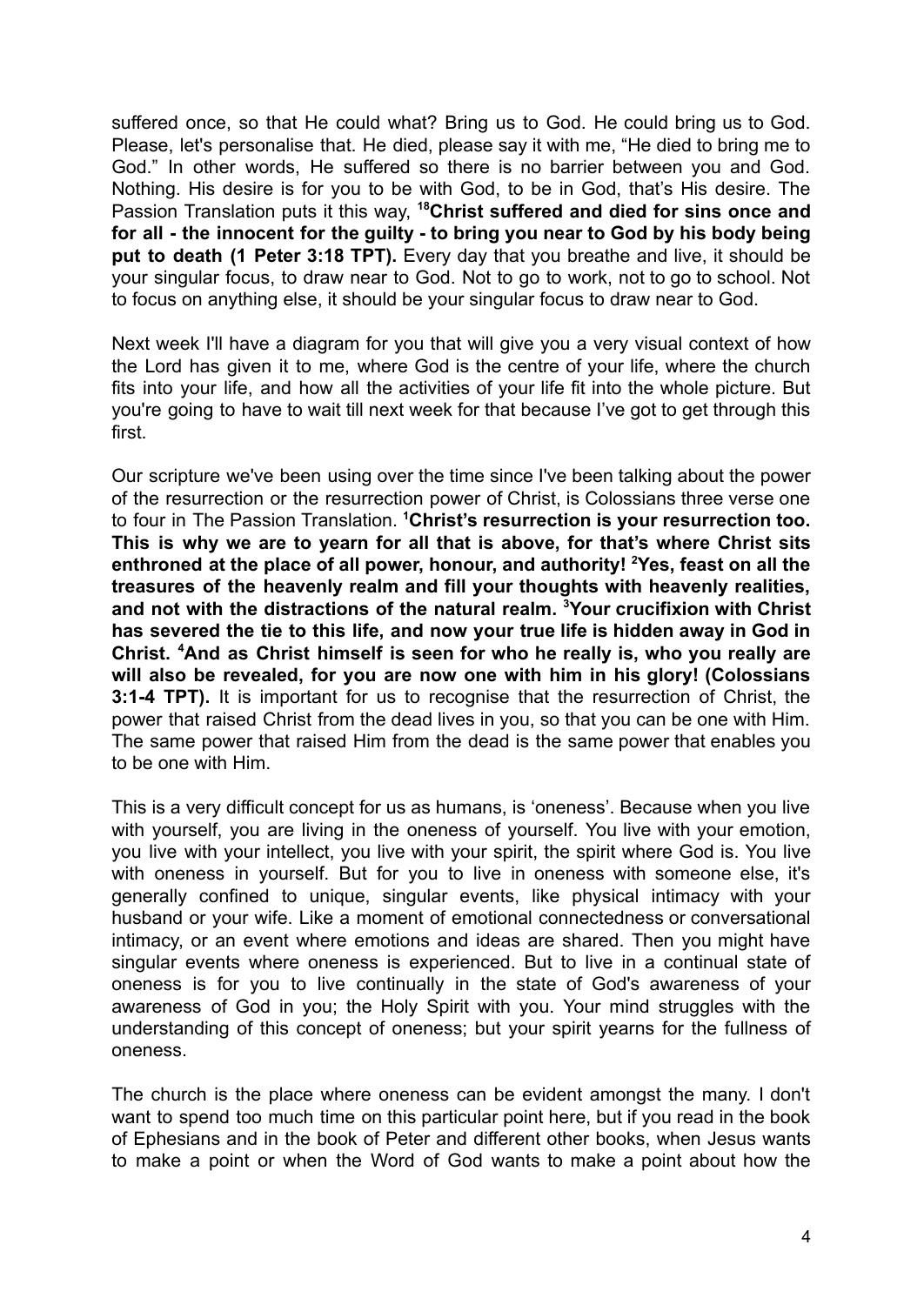Church should be behaving, He refers to the oneness that exists between a husband and a wife. But He doesn't refer to the oneness of a husband and wife, just on a physical level. He talks about the oneness of a husband and wife as they function together in Christ. It's the best visual idea of how God refers to the Church as two becoming one.

When you understand that you can also understand how He wants the oneness of the two to become the oneness of the many. Many marriages make the Church, many families make the Church. The Church is made up of families, people; oneness in Him. Amen.

John, chapter 14, verse five in the Message translation, there's an event happening here. **<sup>5</sup>And Thomas said to Jesus, Master, we have no idea where you're going, how do you expect us to know the road? 6-7Jesus said, "I am the Road.** Other translations, you will know better, saying, "I am the Way, the Truth and the Life." The Message Translation says, **6-7Jesus said, "I am the Road, also the Truth, also the Life. No one gets to the Father apart from me. If you really knew me, you would know my Father as well. From now on, you do know him. You've even seen him!" (John 14:5-7 MSG).** Now Thomas is asking a question, "Show us." Jesus says, "You already know." It's just that they haven't fully yet seen. **<sup>8</sup>Philip said, "Master, show us the Father; then we'll be content." 9-10"You've been with me all this time, Philip, and you still don't understand? To see me is to see the Father. So how can you ask, 'Where is the Father?' (John 14:9-10 MSG).**

Let me just make a statement here. The amount of time you've been a Christian, and the amount of time you've been around somebody does not mean to say that you have unity, or understand or know what you need to know. It needs a revelation from the Father for you to see. Time does not equal maturity. Knowledge or information does not equate revelation or the revealed will of God; it's just knowledge and information. The revealed will of God is a different thing; it's about unity. It's about unity that comes from God and empowers you to be what God needs you to be.

**<sup>9</sup>…Philip, and you still don't understand? To see me is to see the Father. So how can you ask, 'Where is the Father?' Don't you believe that I am in the Father and the Father is in me? The words that I speak to you aren't mere words. I don't just make them up on my own. The Father who resides in me crafts each word into a divine act (John 14:9-10 MSG).** Don't you believe that the Father is in you? Don't you believe that the Father is in you? Do you believe that the Father is in you? God Almighty lives in you. This is not something you believe with your mind. You may acknowledge it because I read it out of the Bible. You may say "Yes, the Bible is true and I acknowledge it that it is said so in the Bible." But to know that the Father lives in you is to have a relationship with the Father in you. It's not just to acknowledge merely that you have, that you know the Father.

I'm going to just read this because it has some substance to where we are going in the rest of the message today. I'm going to read it out of the Amplified Bible. So verse five says, **<sup>5</sup>Thomas said to Him, Lord, we do not know where You are going, so how can we know the way? <sup>6</sup>Jesus said to him, I am the Way and the**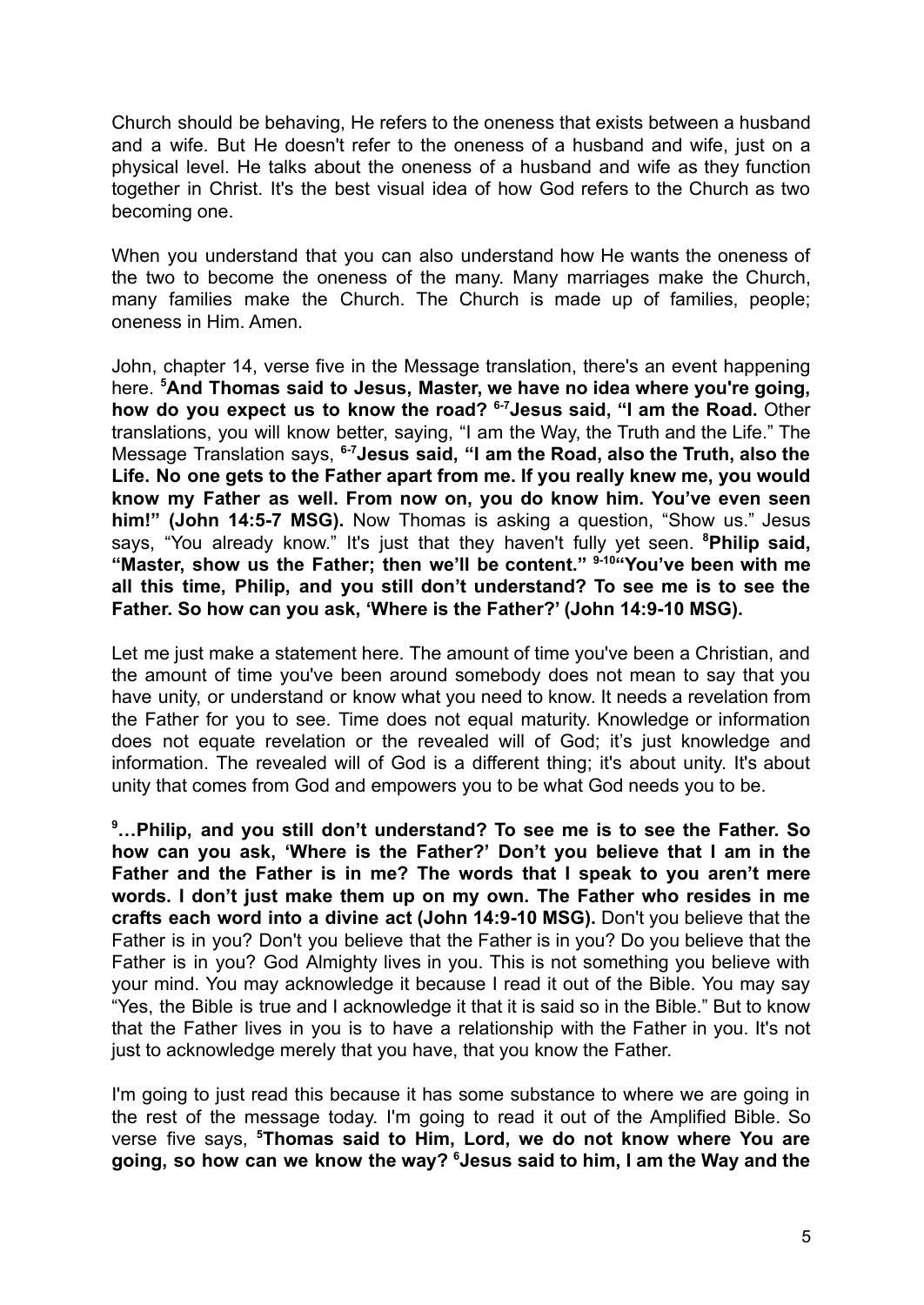**Truth and the Life; no one comes to the Father except by (through) Me. <sup>7</sup> If you had known Me [had learned to recognize Me], you would also have known My Father. From now on, you know Him and have seen Him (John 14:5-7 AMPC).** Wow. This is quite significant that Jesus is making a declaration. Jesus is saying something that they've just said they don't know. He's just saying something, "From now on, you will know." I ask you, based on what I just read about every word is crafted by the Father, right? So if Jesus just said that, then that's what's going to happen? From now on, you will know Him.

It is my prayer and my declaration that from now on, we, individuals, will know God intimately, in a much deeper, much greater way than we have ever known Him before. We will see Him in each other. The way that He has always designed the Church to function is to see God in each other; not just to live in the oneness of yourself, but to live in the oneness of the Body. Hallelujah. It is not just the oneness of yourself that is a witness to the world, although that is true, but it is the oneness of the love of God, that we show to each other that the world will know Jesus.

And so we have to know God, and the oneness of how we know Him in ourselves has got to go into the rest of the body of Christ and as the rest of the body operates in that oneness we become Jesus' expression on the earth. The power of your witness becomes a lot stronger if you are collectively one with God in the oneness of the body, even though in the oneness of yourself, you witness, the power of the collective oneness becomes greater, because one will put 1000 to flight, and two will put 10,000 to flight. So, there's a collective greatness of oneness that is a witness and a testimony to the rest of the world that only the oneness of your oneself with God cannot imagine to become.

Our meeting here together today is a testimony to all of the forces in the heavenly realms, of all of the dark realms, and the heavenly realms that Christ lives and dwells amongst us. When you get up and pray in the morning by yourself with the oneness of yourself, God the Father is present and hears. Certainly, the spirit realm knows what you're doing, if it is according to His will, and His Word. But when you do this together, this is the expression of Christ. Individually, you can't be the expression of Christ. As a marriage, you become the better expression of Christ. As a Church, you become the fullness of the expression of Christ. I'm teaching very well today. You can say, Amen to that. Is it any wonder to you why the enemy of God is trying to divide churches all the time, and separate people and divide people out of church, stop them from coming to church? He wants to stop the potential of the oneness. Not only does that stop the potential of the individual, but he also stops the potential of the oneness becoming an expression of Christ.

You think the Church, the world actually looks at the Church as a whole talking about the collective general Church, you think the world out there looks at the Church and says, that's the way to live. There's so many divisions in the Church, that any person out there is saying, "Well, you know, that doesn't look like God to me very much. It looks much more like the way we operate in politics, in government or in business." Amen. Come on, you can say, Amen, to that. Because that's the way the world sees the church generally. But when the church comes together in the unity of the blood of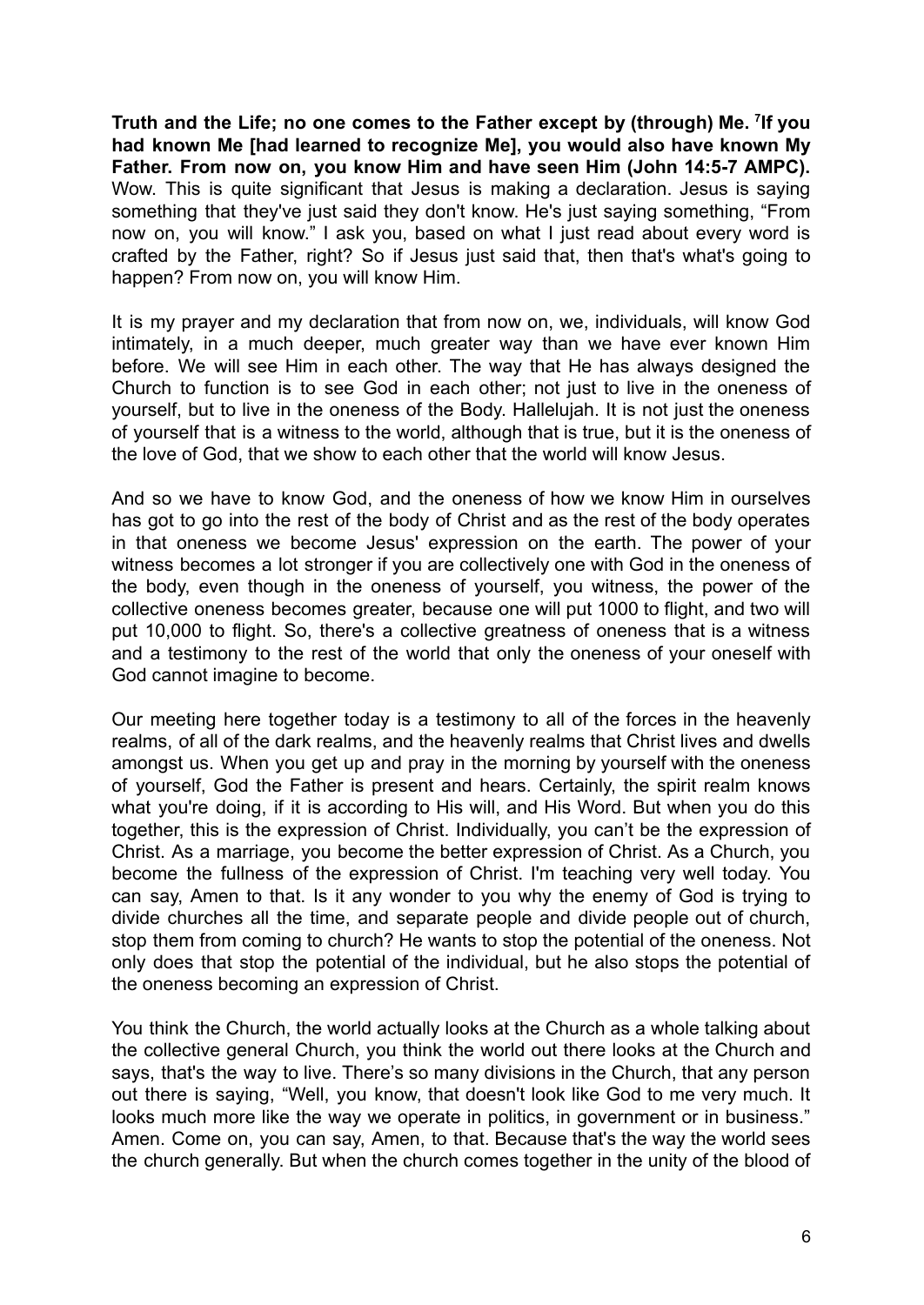Jesus, under the Word of God, knowing Him, we come with power. We come with a testimony, we come with a witness. Okay, I must read, I must carry on.

**7 If you had known Me [had learned to recognize Me], you would also have known My Father. From now on, you know Him and have seen Him. <sup>8</sup>Philip said to Him, Lord, show us the Father [cause us to see the Father—that is all we ask]; then we shall be satisfied.** Well, Jesus just said, "You will know Him." And now he's asking, "Show Him to us." **<sup>9</sup>Jesus replied, Have I been with all of you for so long a time, and do you not recognize and know Me yet, Philip? Anyone who has seen Me has seen the Father. How can you say then, Show us the Father? <sup>10</sup>Do you not believe that I am in the Father, and that the Father is in Me? What I am telling you I do not say on My own authority and of My own accord; but the Father Who lives continually in Me does the (His) works (His own miracles, deeds of power) (John 14:7-10 AMPC).** Jesus is actually saying, "That power that you see Me operating is not My power. It's the power of the Father doing it through Me. My business is to live in the Father and then everything that the Father wants He does through Me." Did I read anything in the Bible here that… Can you put that last verse up here. Is there anything that I misread in the Bible there? Did I interpret anything incorrectly? Shall we read it all together? I want to make a point, let's read it all together. **<sup>10</sup>Do you not believe that I am in the Father, and that the Father is in Me? What I am telling you I do not say on My own authority and of My own accord; but the Father Who lives continually in Me does the (His) works (His own miracles, deeds of power) (John 14:10 AMPC).**

So, when we look at Jesus, and we see what Jesus did, Jesus Himself is saying, "It's not Me who's doing this." Some people might have this consideration that because Jesus was also divine, that was the Divine Being that did the work. And Jesus, the Divine was the One who did the healing. It was not Jesus, ever. It was always the Father working through the vessel of Jesus. That means that in our day, there is nothing that we can take for ourselves and say, we do this of ourselves. Which is why I can't stand here and take credit, and take any glory to myself, by saying, when we decided to shut the church for three weeks, and sow it as a seed into working with our president, what happened was that God placed a desire in my heart. I responded to God, He did with it whatever He chose to do with it.

When you come to prayer meeting on a Tuesday night, and you give of your wherever you go to a prayer meeting - when you're involved in prayer with us, and you come with your vessel, and you pray, you often might feel like what is the point of this praying time? Well, He needs people to come and ask Him. And you say, "Well, can't God do anything on the earth without someone asking Him?" No, He can't. He already made that determination when He made Adam and Eve. When He made Adam and Eve, He put them on the earth and He said, "Now you have dominion. And so I give you dominion, and you must keep all things that should not be in the Garden, guard the Garden, and keep it out. I'm giving you authority." So, when Adam let something in, that shouldn't be in and listened and seeded his own authority, now God requires a man to come and stand the way Jesus stood, and pray and ask God the Father to do things in the earth.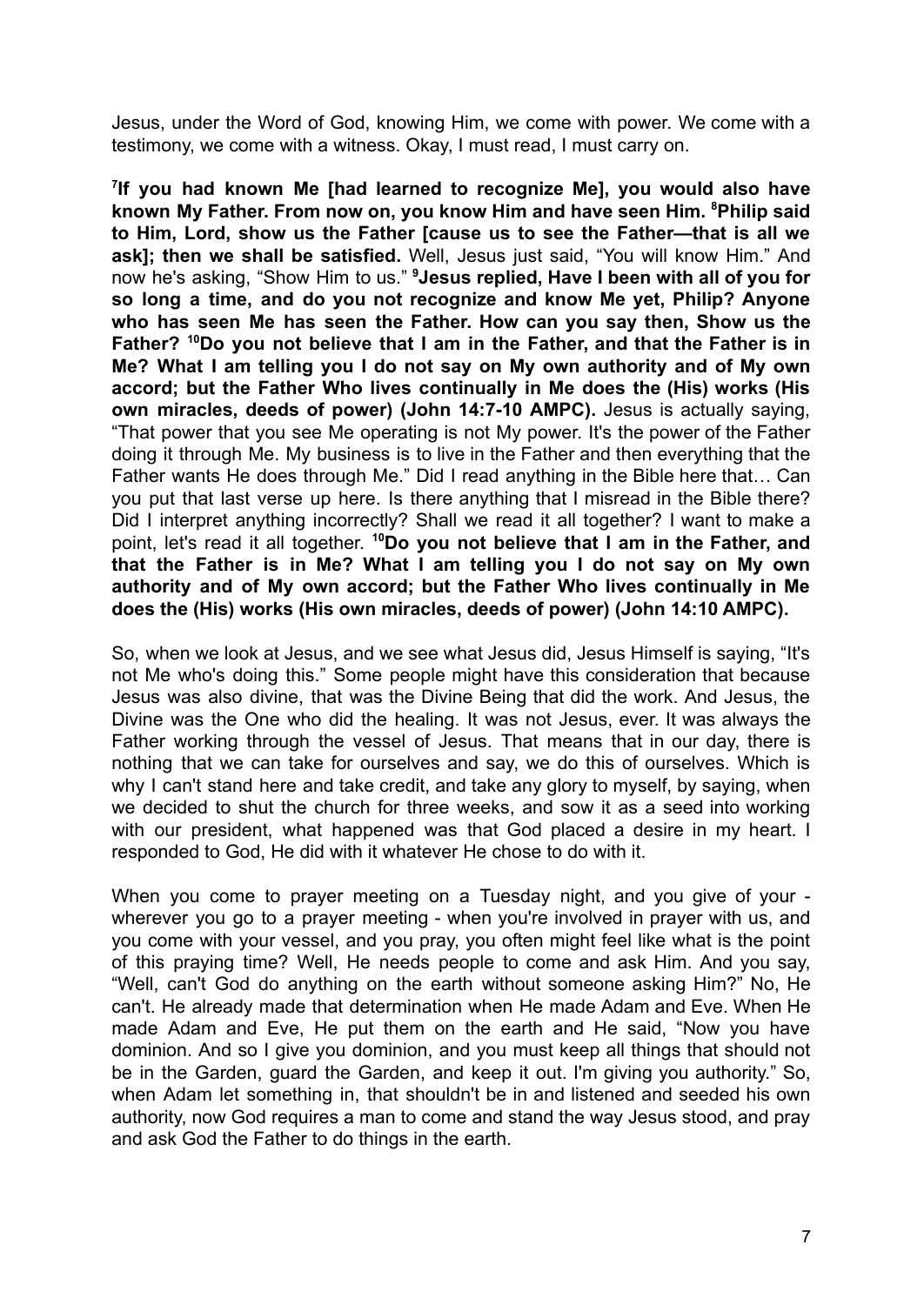So, if we don't come and we don't pray together, collectively as a Church, then God can't do things on the earth, because we're not asking. And hey, if you come and you ask collectively for things that are not just self-centred, then you have a much better idea of how to ask God for yourself because you now are exercising yourself in the collective oneness, rather than in the individual oneness of self-centred asking. Hallelujah.

And so, we're going to talk a little bit about relationships over the next couple of weeks, because this is one of the things that the enemy has really come after. And he's tried to separate marriages, he's tried to separate families. He's tried to separate people from the Church, try to keep them away from their divine alignment, and their divine connections. I mean, he's been about this since day one of humanity. This is not a new strategy for him. That's what he did with Adam and Eve; separate Adam and Eve from the Word and the will of God.

What happens when you do that? Shame and guilt. What happens with shame and guilt? You can't live with it. It's a weighty burden that no one can live with. And so he uses shame and guilt to separate you from God and not trust in the Blood. S

So, what is a relationship? Well, you know, Webster's Dictionary, is a dictionary that is still in the modern day, a lot of times the Webster's Dictionary, the 1828 dictionary, is very closely aligned to biblical references. And so there's quite varied uses of the words relationship or relate.

So the word *relationship* from the Webster's Dictionary is, *the state of being related by kindred, by affinity, or other alliances*. So you relate by blood, by affinity or by alliances and/or by alliance. I suggest to you that our relationship with God is all three. We have a relationship with God through blood, we have a relationship with God, through the affinity of what the will of God is in the earth, for you and me. We have an alliance, a covenant with God, that He will do anything we ask, if we ask according to His will. That's a covenant. It looks like you guys are half asleep on me here. Are you sure you're awake? So, if you are, that's what the word relationship means. It comes from the word relate, which is from Latin. It comes from two combined words in Latin *Re* and *Pharaoh*, which means to produce. Wow. So we have a blood relationship that has an affinity, or we have an agreement, we have a recognition of the will and the purposes of God. We have a covenant alliance for that to come to pass for the purpose of producing. Come on. If that's not God's instruction for us that relationships are meant to produce, not to reduce but to produce. The enemy is all about reducing. God is all about producing. The word *relate* also says *to relate oneself, or to vent thoughts in words.*

So this is part of what I'm referring to, that we are comfortable with the oneness of ourselves because we are used to venting our thoughts through our words and/or our deeds. What's in your heart is going to come out of your mouth because people have something in their hearts, what they choose in their hearts, they begin to intellectually find a way to justify. Once you have justified what's in your heart, you will now speak it into being. You have made a kindred blood relationship, an alliance with yourself to make something come to pass for yourself.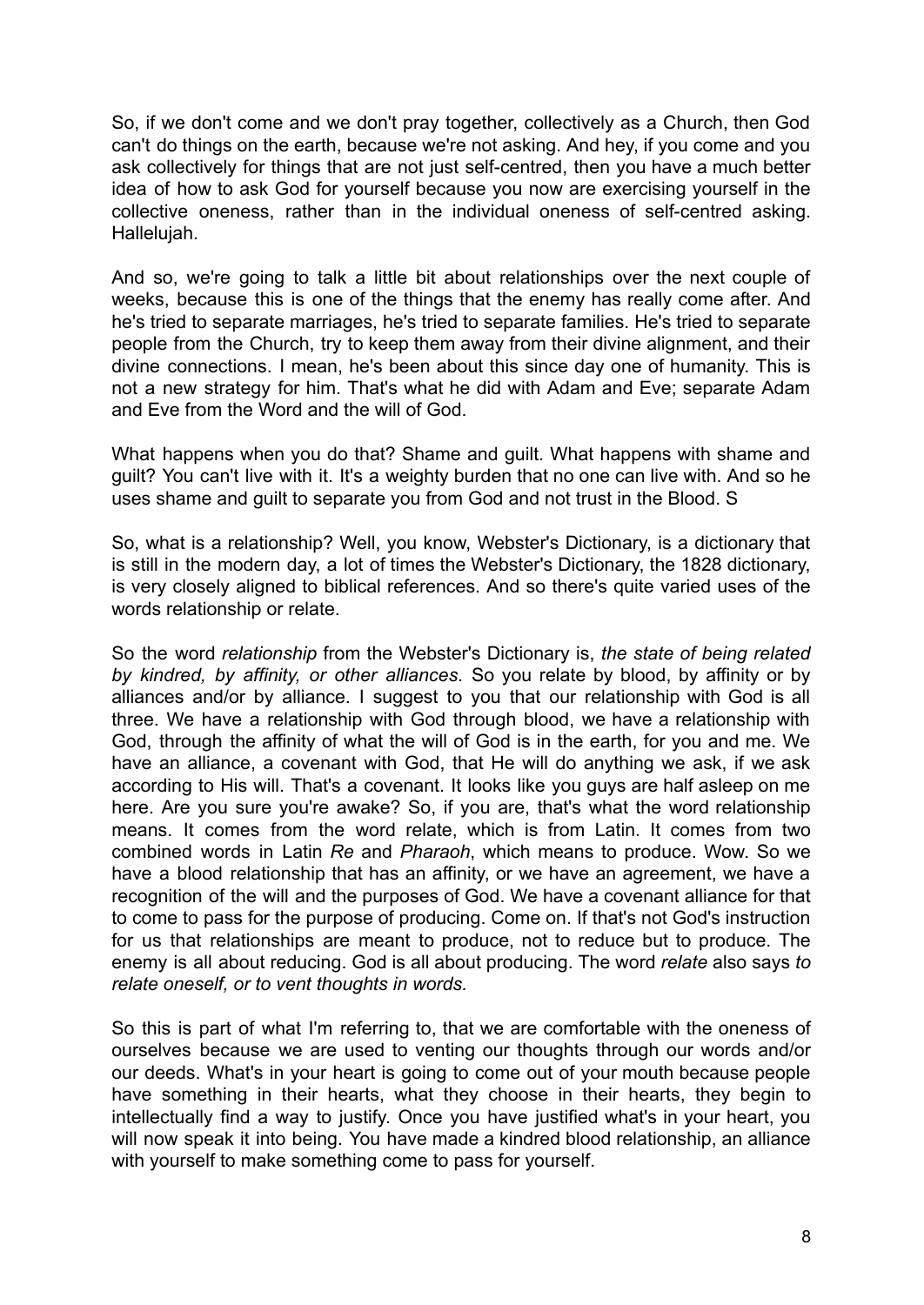You vent your thoughts through words, which becomes actions. So having a relationship with yourself can be very destructive because if you're having a relationship with yourself, and God's not involved in the relationship that you're having with your own inward beliefs, and your own inward thoughts, and the words that are coming out of your mouth, then you are inwardly having oneness with yourself, then you speak words and then if someone gets into agreement with your words that you've had in the oneness of yourself, then two of you become in agreement and you release the power of more than one. So if you want to know why things are not working out, in the will of God in your life, the way that you want them to work out is because the likelihood is that you are at oneness with yourself. Then you express your oneness to someone else. And if they get into agreement with you, they may come to pass what you believe. Not only that, but you sow a seed into their life, then they become one with the seed that you just sowed into their thoughts and into their hearts and they receive that seed. They get to oneness with themselves through that seed and they vent their thoughts to others. Which is typically how division happens. Not oneness, but division. Because you have a relationship with the oneness of yourself, not with the oneness of the word or the oneness of God.

I have to be very careful what I hear Pastor Sharon say to me, I have to be very careful what I say to her. Because we have reached a level of spiritual maturity and spiritual authority and spiritual leadership that instantly we say something, something can come to pass, if we just get into agreement with each other. If we are functioning in the oneness of ourselves and not the oneness of God's Word, then we release the authority and the power for our oneness to effect an outcome. So, we have made a decision that we will as far as we are empowered and we overcome our human weakness, we will walk in the love of God. Not in the opinion of ourselves or in the emotions of ourselves but in the love of God.

The love of God is not just mushy. It's not just huggy. That's part of it. But the love of God is also strength. The love of God says, here is the standard of my life, it can't be compromised. I myself can't compromise my own standard of my life because my word is my life and my life is my word. Therefore, my word binds me to myself and myself binds me to my word. So God Himself is love, does not have love. If you read the Bible, it says, God is love. Continuous, this is the description God gave me, a continuous perfect state of being. When I asked Him to dis, to show me and reveal to me what love is, a perfect continuous state of being. And then I said, "Oh, but that's God. And He said, "Yeah, well, of course, I am love." So God's love is a continuous perfect state of being, which means that the love of God can't be variable according to your circumstances, or your thoughts, your dreams, or something you want in life. He must stay according to His plans and purposes, and He's designs, including what He designed you to do on the earth. He's got to stay true to the purpose He birthed you. He can't allow you to say, "I think I'll have some other purpose to what You birthed me, I'll follow that." He has to stay true to the purpose of what He called you from before the foundations of the earth.

He says those He foreknew He also predestined to become sons of God. So He foreknew you before you were even born. He knew you before the foundations of the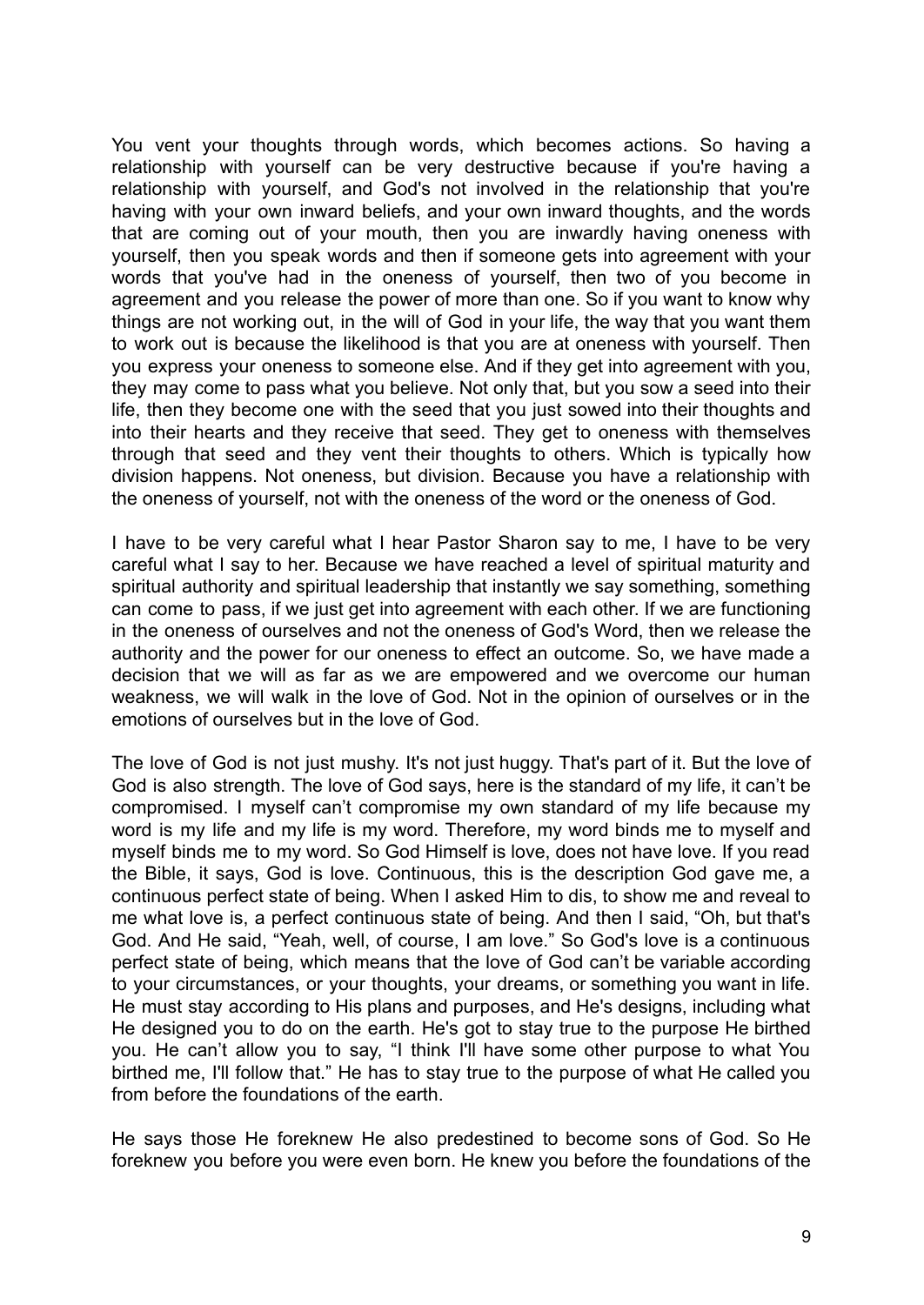earth were even born which means you were in Him and your purpose on the earth was already deliberately purposed to become someone right here, right now in this age. He needs you right here, right now in this age, and He has a purpose for you. He has an assignment for you to complete and accomplish. And anything you say, "I want to do that," He says, "I have to match that against who I am and what My love birthed you to be in the earth because My love birthed you to reveal Me in the earth so that Me in the earth could be a sign to all others in the universe, that I am in the earth and I'm in the earth in the Church and in you in the earth. And the power of Me is released when you walk in purpose and assignment and you are connected to the Church and the Church and the families of the Church function as one." The power of God is released.

That's why I'm asking you to be open to understand that when I'm preaching on relationships, I have a process that I talk about relationships and that is just a framework of identifying where you are in a relationship. But what I'm teaching is not the framework. And so the framework is touch, integration of ways, strategic intentions, divine productivity and covenant. And they are on that level. You can't have strategic intentions with me if I haven't touched you. And if we haven't integrated our ways, we can't get to strategic intentions, either. Because I don't know which way you're going to go. But people want to jump from touch to strategic intentions. I want to skip the integration of ways part. The unity comes in the integration of ways. And when you start to operate in strategic intentions, then divine productivity begins to happen and you begin to operate in a way that is truly divine. So, touch and integration of ways, that's our business, that's our part. But He gives us the Holy Spirit to help us. It's our part. Strategic intentions; now we're operating in the part where He asks us to do something, ask for something, operate in a certain way and He answers. It's a cooperation. Divine productivity builds on that cooperation and it produces divine results. Covenant is a relationship where God can ask you anything and you will do anything and He will answer it in the way that He chooses because you trust Him. It's covenant. Abraham, Isaac. "Isaac, give Me your son." "You want me to kill my only son?" "Yes, I want you to sacrifice him." Covenant - doesn't matter what the outcome is, God has got a solution because He showed me, I trust Him. And in his heart, he killed Isaac. Covenant. So that's a process.

But what I'm talking about, that's just a framework to understand where you are in the relationship. But the relationship that God wants us to have, is to have a deep belief and walk in Him. He wants to touch you in the innermost beings of your spirit. He calls to you every day, "Integrate with Me. Don't just come to Me with what you want Me to do in your life. Come to Me to be with Me." You will get more from God when you just go to be with Him than if you even ask Him because when you're with Him, He gives you things to ask for. Praise Jesus. Hallelujah. Amen.

Please, say this with me, "I am awake and I am alert. I'm receiving the Word of God." Hallelujah. So, relationship most often refers to the following; family relationships or relatives, interpersonal relationship - which is a strong deep or close association or acquaintance between two or more people. A correlation and dependence; relationships, for example, between mathematics and statistics, or between two variables or sets of data. Romance, love; a connection between two people driven by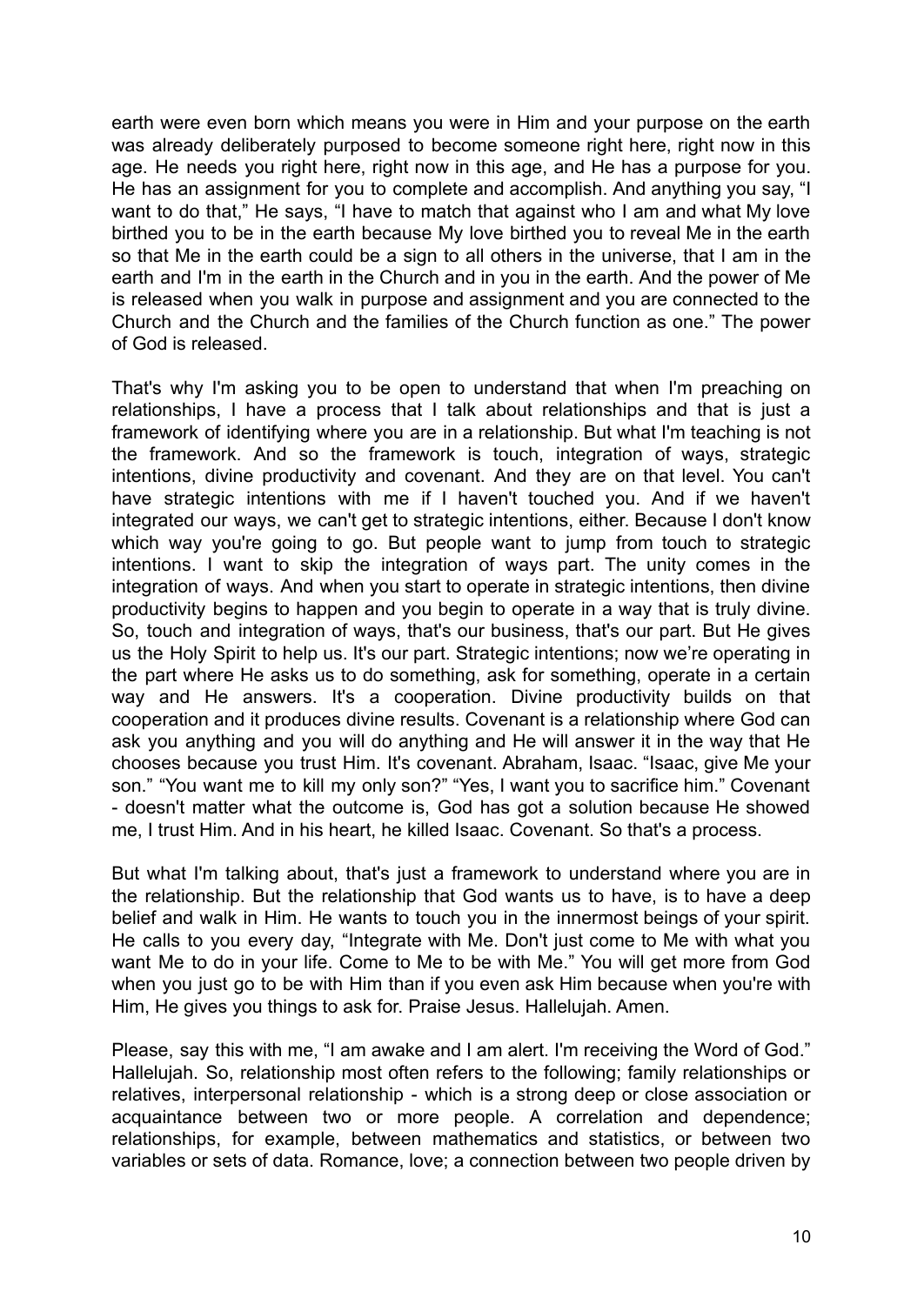love and/or sexual attraction. I like this definition as given by the dictionary the best; a state of connectedness between people. A state of connectedness between people. If you are connected, that's not just something that is a casual acquaintance. There's a deep alliance.

I go to John chapter 14, verse 15. I'm going to read it in the Message translation. <sup>15</sup>If **you love me, show it by doing what I've told you.** Hello, I'd say that's a deep connectedness. Right? **If you love me, show me by doing what I've told you**. **16 I will talk to the Father, and he'll provide you another Friend so that you will always have someone with you (John 14:15-16 MSG).** I'd say that's a deep connectedness. Do you always have someone with you? Always? Always? Always? Even when you're at your worst,? Always? They're always there to help you. In the moment of bad decision making, the Holy Spirit is your Friend, still there helping you to undo the decision as you're busy making it. He will even give you the strength to do it. But you have to believe in your heart that He is there to help you with it.

**<sup>17</sup>This Friend is the Spirit of Truth. The godless world can't take him in because it doesn't have eyes to see him, doesn't know what to look for.** Lack of connectedness, right? **But you know him already because he has been staying with you, and I will even be in you! (John 14:17 MSG).** When He comes to live in you, then the Father and the Holy Spirit come and live with Him. The Father is in you, Jesus is in you and the Holy Spirit is in you.

Same chapter, chapter 14 verse 25, says, I'm going to be done in about five or seven minutes. Well, can you hang in there that long? [Congregation answers, "Yes, Pastor John] This will set us up for next week when I talk about the diagram and I show you through the diagram how things operate through a connectedness with God and the Church. A lot of things will become clear to you. It will help you. John 14, verse 25, **25 I'm telling you these things while I'm still living with you. <sup>26</sup>The Friend, the Holy Spirit whom the Father will send at my request, will make everything plain to you. He will remind you of all the things I have told you (John 14:25-26 MSG).**

If people tell me that it is only men who wrote the Bible, then of course, they would only see that it is the men who wrote the Bible, and they would only refer to it as a historical notation. But they don't understand the Holy Spirit because they can't see Him and they don't know Him and they don't see how the Holy Spirit can bring truth to people's remembrance and reveal it to them even in visions and write down what they see in vision - they can write exactly what the Holy Spirit tells them to write. It's not merely just a thought process – "Oh, I remember Jesus said that." No, the Holy Spirit will bring it to their remembrance. **<sup>26</sup>… He will remind you of all the things I've told you. <sup>27</sup> I'm leaving you well and whole. That's my parting gift to you. Peace (John 14:26-27 MSG).** Hello? So, if COVID is in the world, when He departed the earth, did He suddenly stop giving peace? It means you have peace. Well and whole - nothing missing, nothing broken. That's what peace is. Well and whole. Oh, but COVID. Oh, but this. No. Oh, but Jesus. Oh, but the Word. Oh, but oneness with Him not just oneness with myself. When you're at one in the oneness of yourself, it's like you are in a box. If you can just picture this with me for a moment, it's like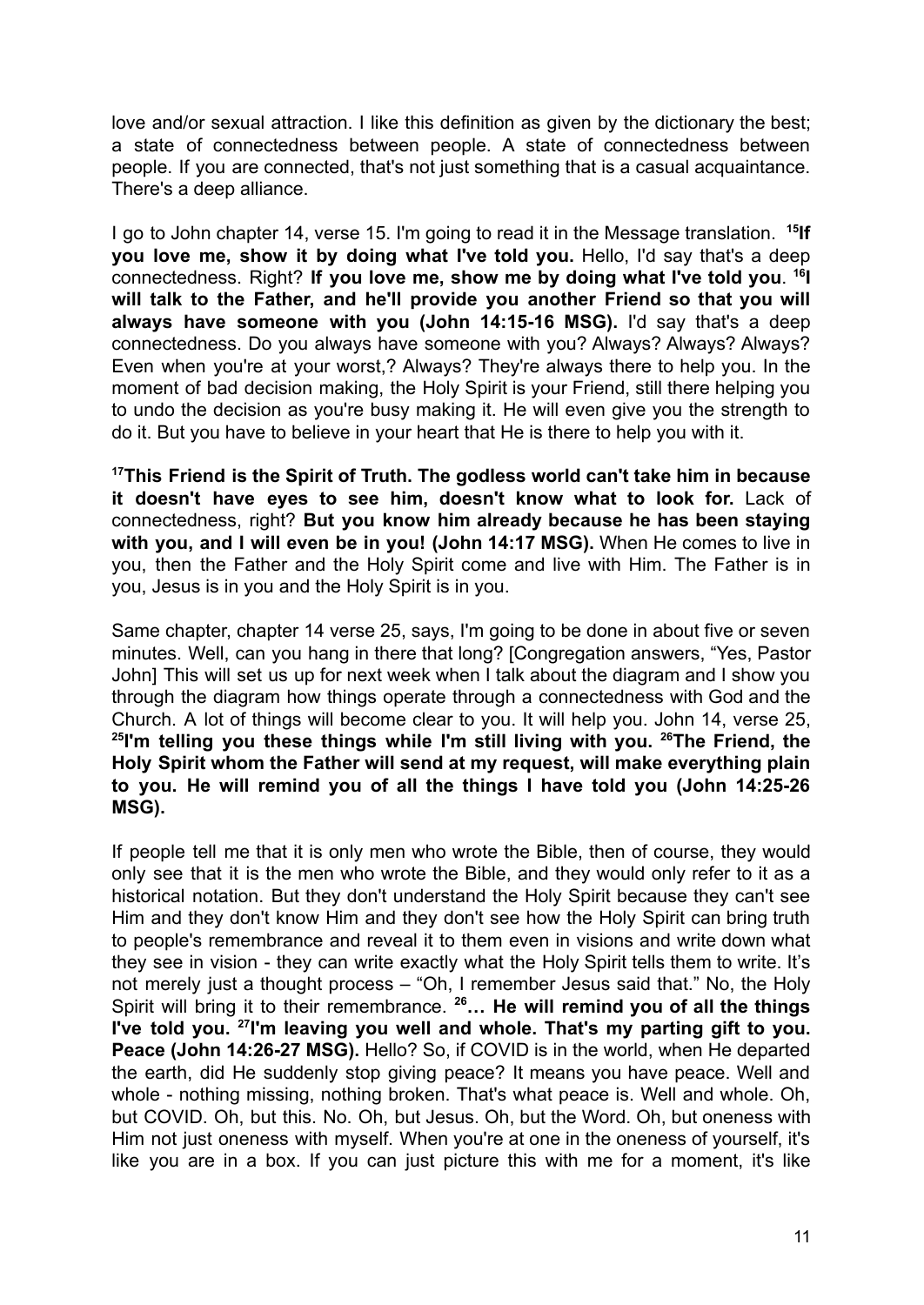someone that's in a perspex box. They can see themselves in every direction that they turn, they see themselves and they're trying to get out of the box. And it feels like they can, but they can see through the box at the same time. They can see that there's a way out. And there's other things out there. But it feels like you're in a box and you just can't break out of the box. That's because you're at oneness with yourself, in yourself, with your thoughts, with your ideas, with your own emotions.

When you come into the oneness of God, you have peace, and suddenly the box shatters. Not because you can do the shattering because God just shows up. **<sup>27</sup> I don't leave you the way you're used to being left - feeling abandoned and bereft .** It's that - I'm in a box, I can't get out. I'm abandoned. I have no one to help me. How can I get out of this thing? "I won't leave you that way," that's what Jesus said, "I've got a Friend who will lead you into truth and He'll shatter the box around you." **<sup>27</sup>So don't be upset, and don't be distraught (John 14:27 MSG).** Relationship with God is meant to relieve you - not to bring you into more bondage. It's meant to break all the shackles of the past, and all the shackles of yourself oneness, to break it off you. Hallelujah.

It's what the power of the blood of Jesus does. It's the very power that raised Him from the dead. It's that same power that lives inside of you. And as you speak in oneness with His Word because you believe it in your heart, not because you try to change an event or change a circumstance or change the … But because you believe it in your heart, then you speak to the event and it will obey. It shows whether you have a performance-based relationship or whether you have a believing-based relationship. And unfortunately, too many Christians have been indoctrinated either through their own self-life, or through church doctrine, or through some other way that performance-based Christianity is the way to live. And even in the faith walk if I confess so many times, if I pray so much, if I read so many books from Kenneth Hagin, and if I read so much of the Bible, and if I just speak enough of the Word it must change. That doesn't mean you believe any of what you've just done. So, what then, Pastor John? How do I get to it? You've got to ask the Friend, the Holy Spirit to say, "I'm bypassing all the performance of me and I'm asking You to help me bypass this performance. Because I recognise within myself that I want to do everything by myself and I'm in myself oneness with myself and I'm asking You, Holy Spirit, to take me out of my selfness and bring me into the oneness with the Lord Jesus, with the Word of God, with the Holy Spirit, with the Father."

So, what has the enemy of God been up to in the last two years of COVID? He's isolated people from the Church, he's isolated relationships, and even where people have been living together - what's been happening is that they've been living in the oneness of themselves. And when they come together, they come together out of the power of the oneness of themselves. So no wonder they are butting heads all the time. No wonder they are bashing each other literally. No wonder they're divorcing each other. No wonder so many people are committing suicide because they have been deceived into believing that you are yourself, are one with yourself and everything that you desire for yourself,with yourself is the true reality of everything. When the true reality is not the oneness with yourself, but the oneness with God, that's where true reality is. That's the truth.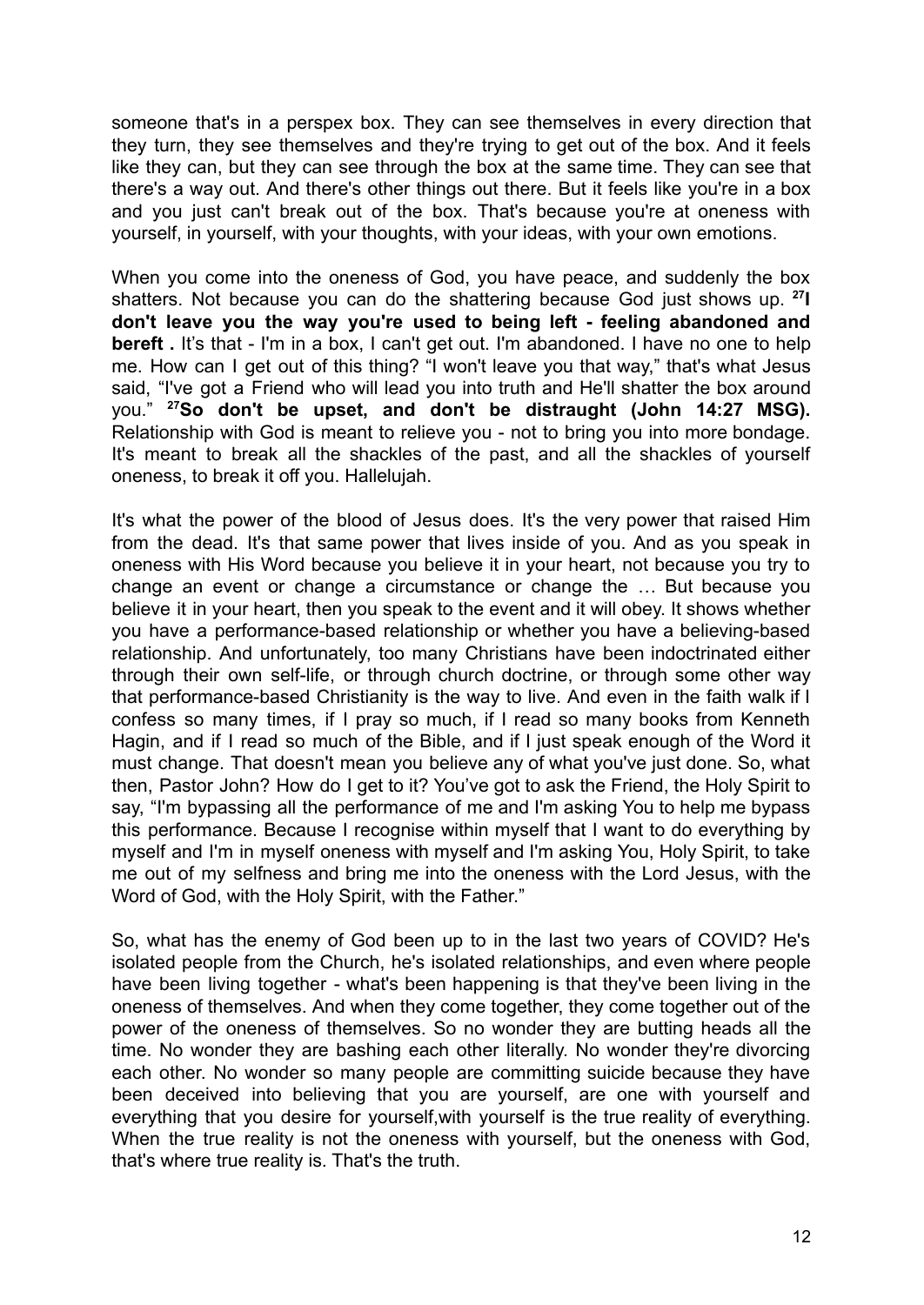You may say it. [Congregations says, "Amen, you are preaching very well, Pastor John] You may say it again. And so, John 14, verse 23, **<sup>23</sup>Jesus replied**, this is The Passion Translation. I just read, verse 25 to 27, from the Message and I thought reading two verses earlier from verse 23, out of The Passion Translation will just give us a nice, rounded ending to what I have to say today.

**<sup>23</sup>Jesus replied, "Loving me empowers you to obey my word. And my Father will love you so deeply that we will come to you and make you our dwelling place." (John 14:23 TPT).** Remember what we said; If you love Me, you will do the things that I say? Don't just say it, do it. What's the most basic thing, the most basic thing that you can obey God to do? The most basic thing is that you can speak to Him every day. Right? Come on. When you wake up in the morning, the most basic thing you can do is to say, "I'm going to connect with You. And I'm going to tell you, Father, that I love You." "Yeah, but you don't know what I did last night. Last night, I went out with the guys from work and we were… I was like, I don't know what happened to me. But I did stuff I shouldn't have done." I'm not even going to talk about what you should or shouldn't have done. In case you do. And I don't want to be the judge of that. But you know what you did and you say, "Yes, but I do I wake up now this morning and say, "I love you God?" The first thing you can say is, "Sorry, Lord. Sorry that I gave into the oneness of myself last night." Then you can say, "But now, I identify myself in the oneness of who You are in me. And I thank You that You empower me today. And today, I can do more with You than I did yesterday. Today, I can overcome more than I could overcome yesterday." It's the most basic thing you can do - have a relationship with God every day. Right?

Well, some people might say, "But you don't know how much responsibility I've got. When I wake up, I've got little babies or I've got children, and I've got to get the children to school. And I've got this and I've got that." Think God doesn't know that? Do you think He's limited to the space that you're in? Hey, breastfeeding mom, while you're breastfeeding that baby, speak to God. Perfect time. Hey, businessman going to work, "You don't understand how busy I am. All the time I'm dealing with contracts. I'm phoning people, I got stuff to do." You can talk to God. "Well, how do you know?" Because I've done it. I used to have, those days we were just introducing cell phones - shows you how long ago I was in the corporate world. We're just introducing cell phones into the corporate world. We still had phones that you had to pick up or push buttons. From the time that I picked up the phone and I started pressing a button for a phone number, I would speak to the Father and say, "Thank you, Lord, that You and I are having an outcome on this phone call that is blessed by You. I thank You that You guide me and lead me on this phone call." You know what? I'm just expressing oneness with Him. I'm calling on my Friend to help me. I'm showing Him that He's the most important thing in my life, not this phone call. This phone call is just an expression of my living as a human being but my walk with Him is an eternal, forever deal - which is a perfect segue. Don't know what that means? It means a perfect lead into my message for next week.

I just want to finish the Scripture. **<sup>23</sup>… "Loving me empowers you to obey my word.[[q](https://www.biblegateway.com/passage/?search=John+14&version=TPT#fen-TPT-8043q)] And my Father will love you so deeply that we will come to you and**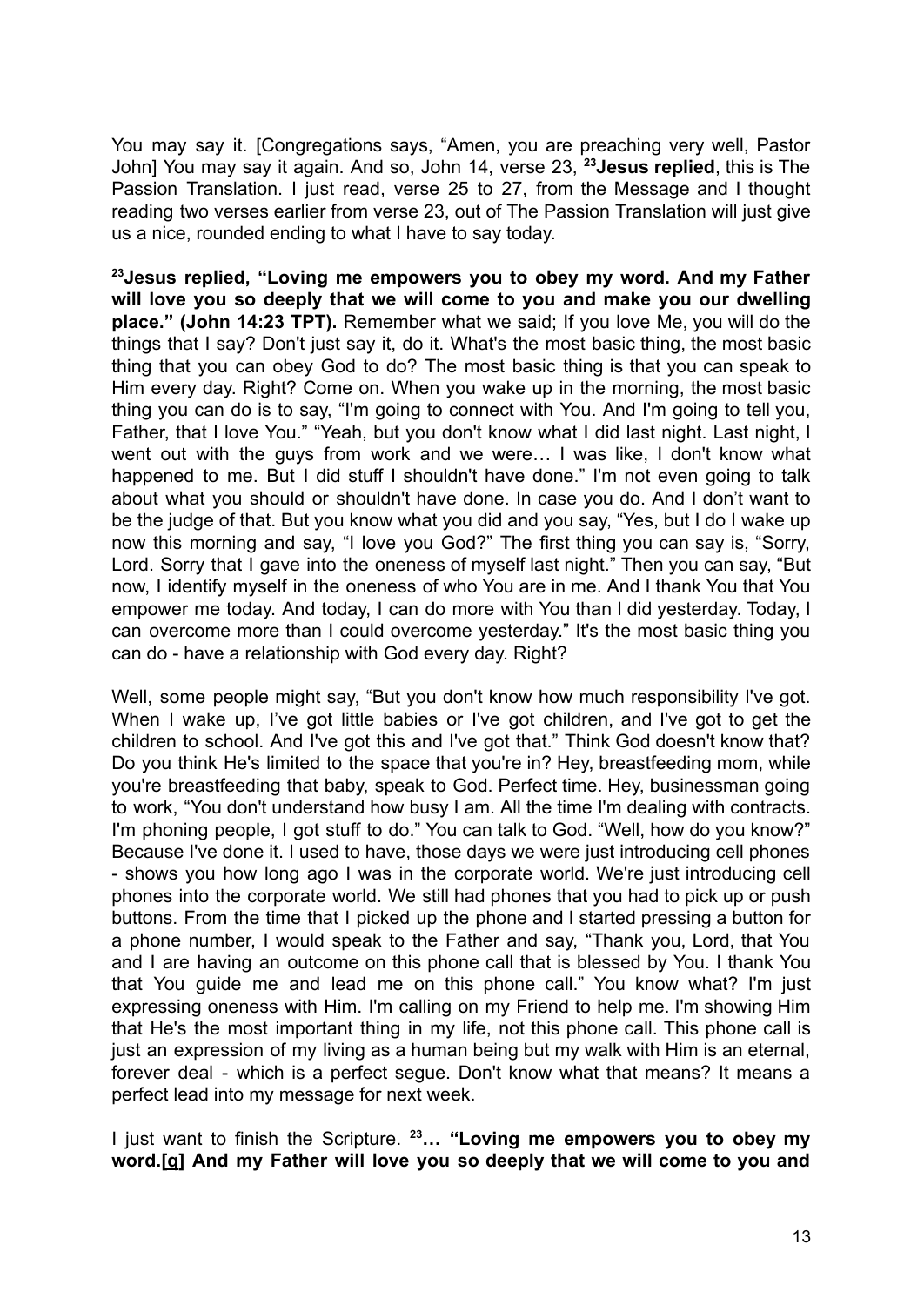**make you our dwelling place. <sup>24</sup>But those who don't love me will not obey my words (John 14:23-24 TPT).** So, what's the next thing that you can do? The next most basic thing you can do is obey His written words. Yes? So, people want to know what my purpose is, what my assignment is, but I don't want to tithe. Well, if you love Him, obey His Word. People want to know what their purpose and their assignment is but they don't want to come to church. Obey His Word. Don't do it for me. And don't just do it because you like the other people that come to church, although that's nice that you like the other people to come to church. It's better. But don't think even the people that you like are not going to rub you up the wrong way. In fact, most of the time, there's definitely going to be somebody in the church that's going to rub you the wrong way. In fact, God will probably see to it. Why? Because He will cause assignments and alignments to come to make sure that you reach maturity and that doesn't happen without some flexing. Some growing. You can't grow if you don't have some resistance. Some tough times. Kom boetie, wat sê jy nou? jy sê wat? I don't like what you are saying, Pastor John, I don't like what you say. It doesn't suit my whole experience of the way I want to walk with God. "Obey My Word." Don't just say it, obey it. Hallelujah.

**25 I'm telling you this…** Well, I've got to go back to verse 24. **<sup>24</sup>But those who don't love me will not obey my words. The Father did not send me to speak my own revelation (John 14:24 TPT).** Say what? My **Father did not send me to speak my own revelation.** Even Jesus says, "I don't speak My own revelation. I only speak what God reveals." You have a new revelation? Don't think so. **<sup>24</sup>… but the words of my Father.** Everything God needs to have you do on the earth - this is my Electronic Bible - see it? [Pastor John holding up and showing his Ipad]. Everything God has for you to do on the earth is in the Word. Everything, everything, everything.

**<sup>24</sup>But the Father did not send me to speak my own revelation, but the words of my Father. 25 I'm telling you this while I'm still with you. <sup>26</sup>But when the Father sends, the Spirit of Holiness, the One like me who sets you free.** People think holiness is something that you shouldn't want to aspire to. Holiness is the one who comes to set you free. **<sup>26</sup>He will teach you all things in my name. He will inspire you to remember every word that I've told you. <sup>27</sup> I leave with the gift of peace with you—my peace. Not the kind of fragile peace given by the world, but my perfect peace. Don't yield to fear or be troubled in your hearts—instead, be courageous!" (John 14:24-27 TPT).**

Come on, when you're in oneness with Him, then you are capable of having peace and being courageous at a time when everything in the world is falling apart because you're united to Him. You're connected to Him. Listen, He's the God who made all of the universe, you don't think that He can take care of you? You can be in a war zone. I mean, bombs exploding all over around you and He can still protect you. The world's economy can collapse, He will give you a way out. Well, where do you get that from, Pastor John? Well, I can tell you that there was a lady who was a widow and she was in a time of famine that was God orchestrated to bring His Covenant people that were worshipping other gods, it was designed to bring them to their senses. And in this famine, this widow woman is about to die, she's about to have her last meal. And He goes to the prophet, and He says, "Come out of your cave, the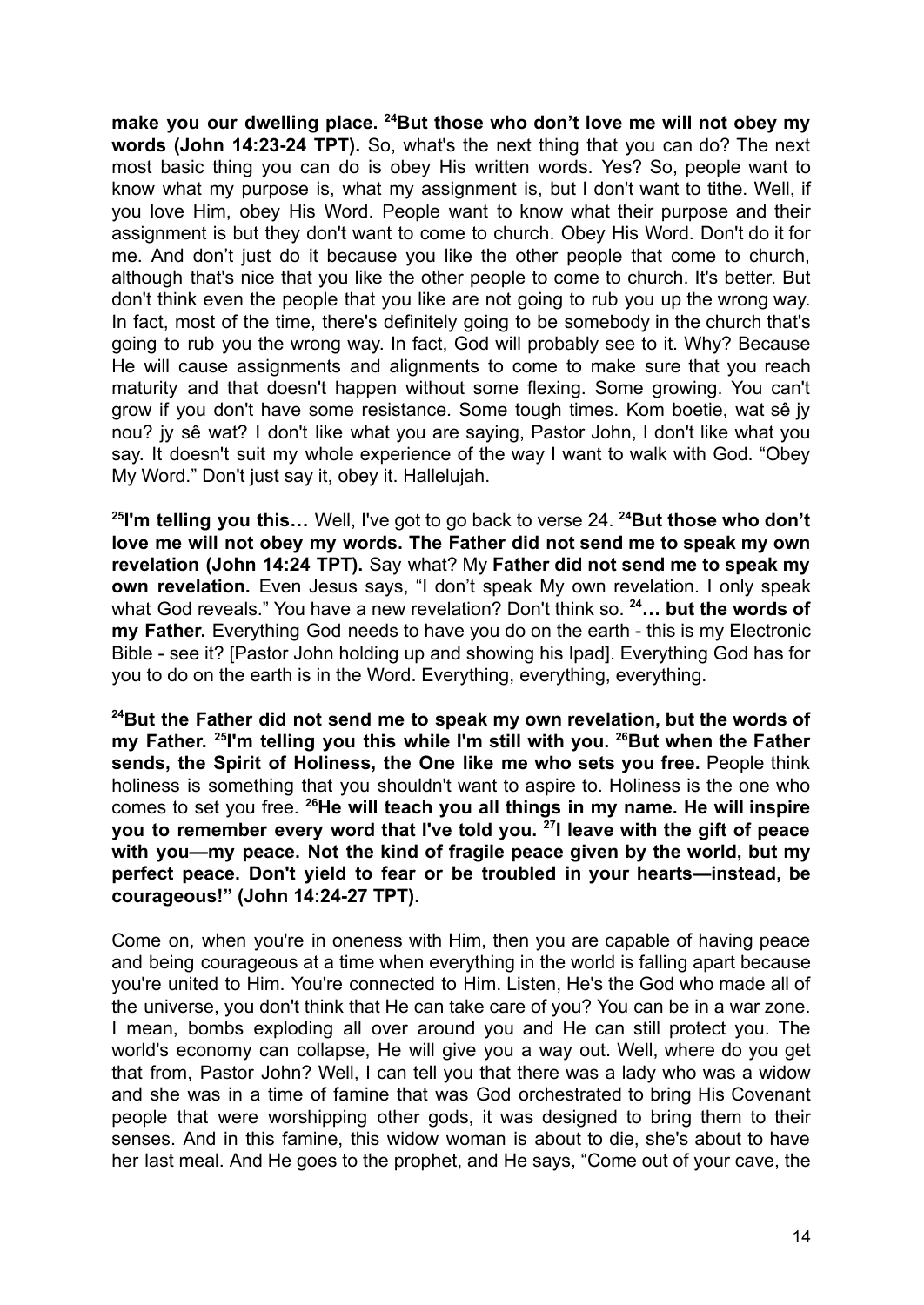water is drying up." I'm sure for myself that God made that water brook dry up anyway because He could have kept that water running for him forever. "I'm taking you out of the water brook, out of your cave. Come, I will take you to a widow woman and she needs help. When you get there, ask her to give you the last of what she's got." "Why are you doing this?" "I'm looking after you, Elijah because I'm taking you out of solitude, and it's time for you to be reconnected with the population because I'm about to use you. You're about to slay hundreds of false prophets. I've got to reintegrate you into the… So, Elijah I've got something for you and I've got something for the widow." And every day, she just has what she has left, what she started with. She didn't suddenly have more. Every day she would just make food and there would be. Every day she had to believe that the food that she made yesterday that it was going to be there tomorrow.

We live in such a mindset that we have to take care of our retirement and we've got to take care of our future and we've got to take care of everything and everything and everything, everything, that we don't even consider that God has got a plan for us. That He can really take care of you no matter what. Hallelujah. Because we don't yet have a revelation of how God works outside of our modern-day Babylonian mindset.

I have to say this to you. I have to say this to you. I'm not against retirement annuities. I'm not against investments. I'm not against anything that you are busy doing in the world system. I'm saying that to you because we are not yet free of being connected to the Babylonian mindset. But if we were free from the Babylonian mindset, we would know that we don't have to use their systems unless God showed us how to use their systems. Wow. Glory to God.

So, I'm talking about the power of resurrection and I'm talking about relationships. And you will see in the weeks ahead, how God is going to lead us that this teaching of relationships and our connectedness with Him, rather than self connectedness is going to liberate us, and free us, and bring us peace. Hallelujah. Glory to God.

Will you all stand with me please? Praise Jesus. Praise the Lord. You know, I did remarkably well this morning because I haven't preached for nearly a month to people. I mean, I've talked to cameras, but not people, you know, too much - I mean, preaching. I've done other stuff, but I haven't been necessarily preaching. Praise the Lord. So, I have a lot that has got to come out, you know. Glory to God. Praise Jesus. Praise Jesus.

Will you do this with me? Will you put your hand on your heart like this? Say; *I'm a son of God. I thank You, Lord, for Your peace. I live in oneness with You. I love You and I obey Your Word and I do Your Word. I thank You, Lord, that every one of my needs is met in Jesus' name. Everyone.* Do you know why I use that word *everyone?* Because your need might not be financial, your need might be something else. And I really want you to know that in the weeks, literally in the weeks that are ahead of us, God has led me. I'm just looking for the execution, we've been on leave as a ministry. I haven't wanted to call anybody back from leave, because I know that this is a time when it's important for them to rest, because we've got a lot of work to do this